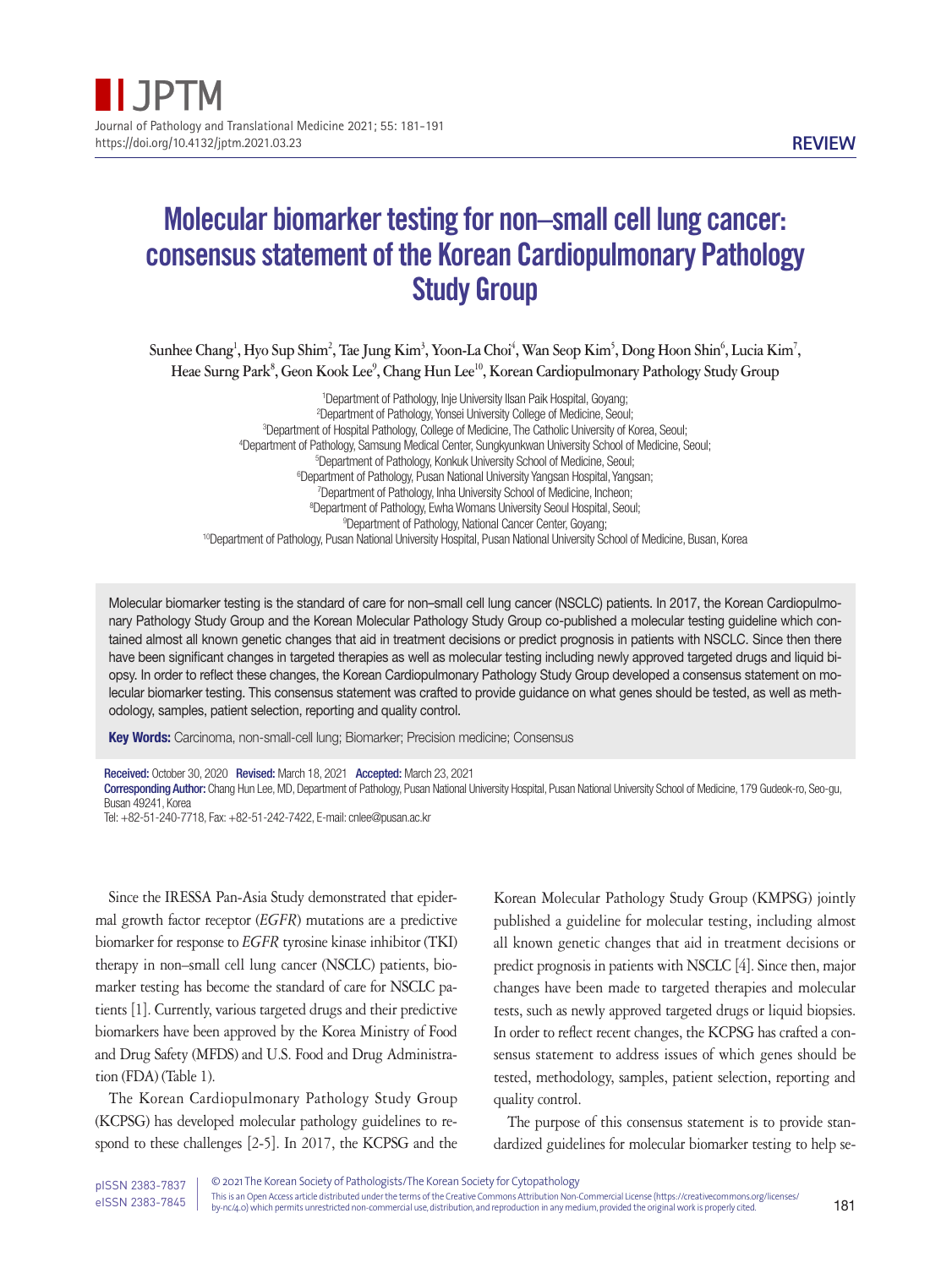#### Table 1. Consensus statement of the Korean Cardiopulmonary Pathology Study Group

1. Which genes should be tested in non-small cell lung cancer patients in Korea?

*EGFR*, *ALK*, *ROS1*, and *BRAF* tests must be performed. *NTRK*, *MET*, *RET*, *HER2*, and *KRAS* tests are recommended when the results of *EGFR*, *ALK*, *ROS1*, and *BRAF* tests are negative or as part of broad testing panels.

2. Which testing method should be used?

Pathologists should use appropriate testing methods approved by Ministry of Food and Drug Safety for biomarker test.

3. Which samples can be used for molecular testing?

Any adequate tissue and cytology samples are acceptable for molecular testing. Liquid biopsy can be used when tissue is insufficient or not available for *EGFR* mutation test. If plasma test is negative, tissue biopsy is recommended.

4. What samples are adequate for molecular testing?

The minimum tumor cell content for proper analysis should be determined according to the analytic sensitivity of the testing method. Pathologist should pay attention to maximizing tumor cell content and the quality of nucleic acids for proper analysis.

5. Which patients should be tested?

Molecular testing for targetable alterations should be performed in all patients with non-small cell lung cancer.

6. How should the results be reported?

Reporting should follow the quality control guidance of the Korean Society of Pathologists and the Korean Institute of Genetic Testing Evaluations. 7. How should quality control be performed?

Internal and external quality control programs should be regularly implemented in accordance with the regulations of the Korean Society of Pathologists and the Korean Institute of Genetic Testing Evaluations.

EGFR, epidermal growth factor receptor; ALK, anaplastic lymphoma kinase; ROS1, ros proto-oncogene 1 receptor tyrosine kinase; BRAF, serine/threonineprotein kinase B-raf; NTRK, neurotrophic tyrosine receptor kinase; MET, mesenchymal epithelial transition; RET, rearranged during transfection; HER2, human epidermal growth factor receptor 2; KRAS, kirsten rat sarcoma virus.

lect NSCLC patients for targeted therapy in Korea. The KCPSG Molecular Testing Working Group reviewed and assessed existing guidelines developed by the KCPSG/KMPSG [4], the College of American Pathologists (CAP)/International Association for the Study of Lung Cancer (IASLC)/Association for Molecular Pathology (AMP) [6], the American Society of Clinical Oncology (ASCO) [7], and the National Comprehensive Cancer Network (NCCN) [8]. The workgroup endorsed most recommendations within the existing guidelines, but made minor modifications based on recent changes in targeted therapy as well as current Korean medical system (Table 1).

# WHICH GENES SHOULD BE TESTED IN NON–SMALL CELL LUNG CANCER PATIENTS IN KOREA?

# *EGFR*, *ALK*, *ROS1*, and *BRAF* tests must be performed; *NTRK*, *MET*, *RET*, *HER2*, and *KRAS* tests are recommended when the results of *EGFR*, *ALK*, *ROS1*, and *BRAF* tests are negative or as part of broad testing panels

The important oncogenic drivers in NSCLC are mutations of *EGFR*, anaplastic lymphoma kinase (*ALK*), ros proto-oncogene 1 receptor tyrosine kinase (*ROS1*), serine/threonine-protein kinase B-raf (*BRAF*), neurotrophic tyrosine receptor kinase (*NTRK*), mesenchymal epithelial transition (*MET*), rearranged during transfection (*RET*), human epidermal growth factor receptor 2 (*HER2*), and kirsten rat sarcoma virus (*KRAS*) [9]. Of these, sensitizing *EGFR* mutations, *ALK* and *ROS1* fusions, *BRAF* V600E mutations, *NTRK* fusions, *MET* exon 14 skipping mu-

tations, and *RET* mutations or fusions, all have targeted drugs approved by the MFDS or FDA in NSCLC (Table 2). Targeted drugs for *HER2* mutations are currently being investigated in clinical trials [10].

Sensitizing *EGFR* mutations occur within the kinase domain in exons 18 to 21. In particular, exon 19 deletions and exon 21 substitutions such as L858R account for about 90% of *EGFR* sensitizing mutations [9]. *EGFR* mutations occur in 37% to 40% of adenocarcinoma [11-13] and 9% of squamous cell carcinoma in Korea [13]. *T790M* is the most common resistance mechanism to EGFR TKI and occurs in 43%–50% of patients with acquired resistance to gefitinib/erlotinib [14]. Third-generation EGFR TKIs such as osimertinib inhibit both *T790M* and EGFR sensitizing mutations. Afatinib, erlotinib, gefitinib, and osimertinib have received reimbursement-approval by MFDS and National Health Insurance Service (NHIS) for NSCLC patients with *EGFR* mutations.

*ALK* fusions occur in about 5% of NSCLC patients, primarily in young never-smokers with adenocarcinoma [3,9,15]. More than 20 different *ALK* fusion partners have been discovered, of which *EML4-ALK* is the most common fusion protein in NSCLC [3,9,15]. Alectinib, brigatinib, ceritinib, and crizotinib have received reimbursement-approval for NSCLC patients with *ALK* fusions.

*ROS1* fusions are reported in 1%–2% of NSCLC patients, primarily in young never-smokers with adenocarcinoma [9]. *ROS1* is related to the *ALK* and insulin receptor superfamily. Because of high sequence homology to *ALK*, several ALK TKIs harbor dual inhibitory activity against *ALK* and *ROS1* [9]. Crizo-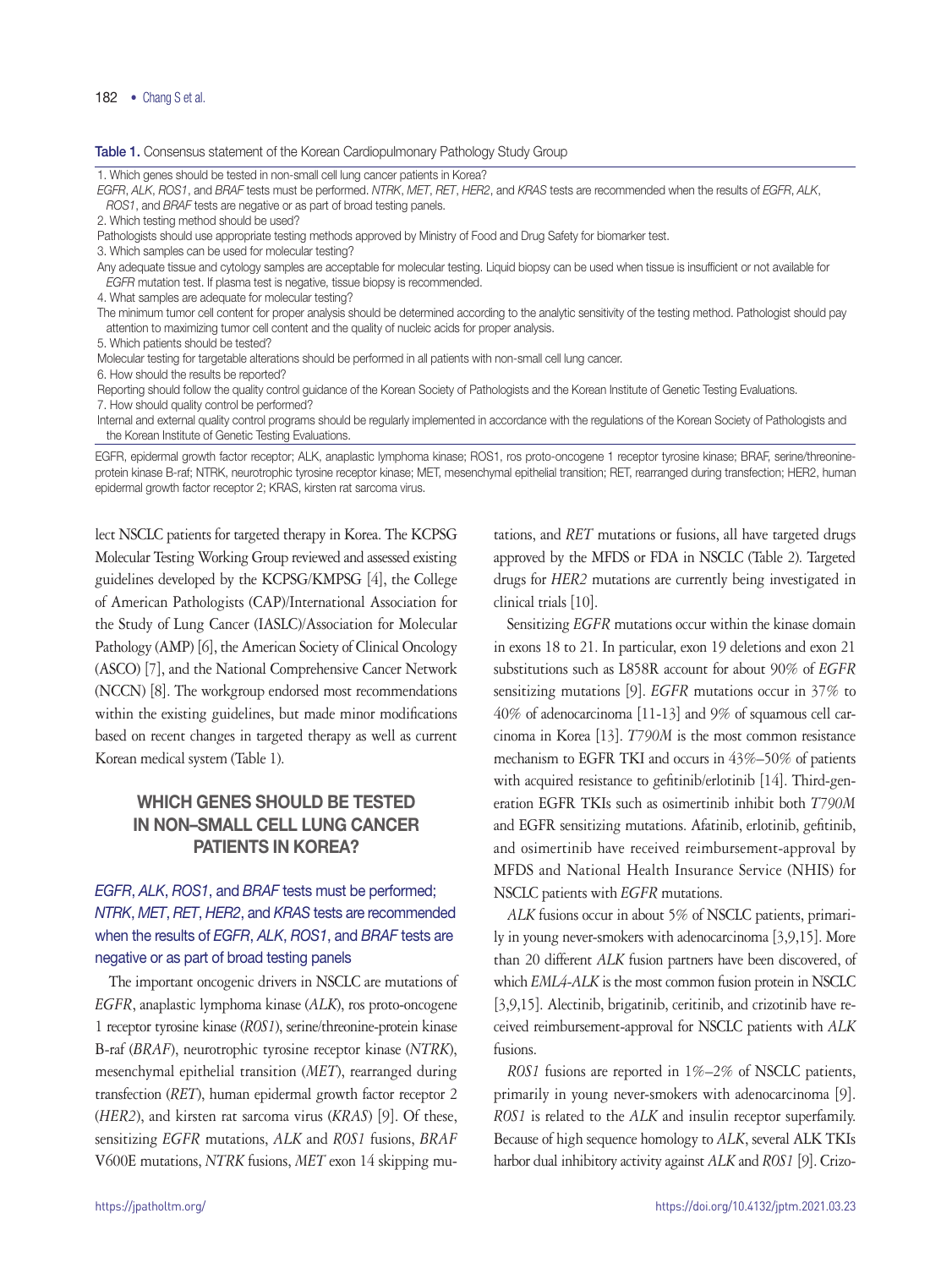| Gene       | Alteration                | Method                                                                                                                                                                                                | Approved drug                                                              |
|------------|---------------------------|-------------------------------------------------------------------------------------------------------------------------------------------------------------------------------------------------------|----------------------------------------------------------------------------|
| EGFR       | Mutation (Ex21L858R,      | RT-PCR, NGS                                                                                                                                                                                           | Afatinib, erlotinib, gefitinib, osimertinib                                |
|            | Ex19del, Ex18, Ex20)      | (approved commercial test: PANAMutyper R EGFR <sup>a</sup> , Cobas EGFR Mutation<br>Test v2 <sup>a</sup> , GenesWell ddEGFR Mutation Test, Oncomine Dx Target Test <sup>b</sup> )                     |                                                                            |
| ALK.       | Fusion                    | Immunohistochemistry, FISH, NGS (approved commercial test: Vysis ALK Break Alectinib, brigatinib, ceritinib, crizotinib<br>Apart FISH, ALK D5F3 CDx)                                                  |                                                                            |
|            | ROS1 Fusion               | Immunohistochemistry <sup>c</sup> , FISH, RT-PCR, NGS (approved commercial test:<br>AmoyDx ROS1 Gene Fusions Detection Kit, ROS1 SP384 Assay <sup>c</sup> ,<br>Oncomine Dx Target Test <sup>b</sup> ) | Crizotinib                                                                 |
|            | BRAF V600E mutation       | RT-PCR, NGS (approved commercial test: PNAClamp BRAF Mutation<br>Detection kit <sup>b</sup> , Oncomine Dx Target Test <sup>b</sup> )                                                                  | Dabrafenib+trametinib                                                      |
|            | NTRK Fusion               | Immunohistochemistry <sup>c</sup> , NGS<br>(approved commercial test: pan-TRK EPR17341 Assay <sup>c</sup> )                                                                                           | Larotrectinib <sup>d</sup> , Entrectinib <sup>d</sup>                      |
| MET        | Exon 14 skipping mutation | <b>NGS</b>                                                                                                                                                                                            | Crizotinib <sup>e</sup> , capmatinib <sup>f</sup> , tepotinib <sup>f</sup> |
| RET        | Fusion, mutations         | <b>NGS</b>                                                                                                                                                                                            | Selpercatinib <sup>f</sup>                                                 |
| HER2       | Mutation (Ex20ins)        | <b>NGS</b>                                                                                                                                                                                            | Trastuzumab <sup>e</sup>                                                   |
| <b>TMB</b> |                           | NGS (approved commercial test: FoundationOne CDx <sup>1</sup> )                                                                                                                                       | Pembrolizumabf                                                             |

Table 2. Targetable genetic alterations in non-small cell lung cancer patients

EGFR, epidermal growth factor receptor; RT-PCR, real time polymerase chain reaction; NGS, next generation sequencing; ALK, anaplastic lymphoma kinase; FISH, fluorescent in situ hybridization; ROS1, ros proto-oncogene 1 receptor tyrosine kinase; BRAF, serine/threonine-protein kinase B-raf; NTRK, neurotrophic tyrosine receptor kinase; MET, mesenchymal epithelial transition; RET, rearranged during transfection; HER2, human epidermal growth factor receptor 2. ªApproved for tissue and plasma; <sup>b</sup>Approved as new health technology; <sup>c</sup>For screening; ªNon-reimbursement approval; ªApproval of non-reimbursement use of drugs exceeding the scope of product approval; f Not approved in Korea (as of March 17, 2021).

tinib has received reimbursement-approval for NSCLC patients with *ROS1* fusions.

*BRAF* is a serine/threonine kinase downstream of *KRAS* in the mitogen-activated protein kinase (MAPK) signaling pathway. *BRAF* mutations occur in 1%–2% of NSCLC patients and are mostly represented by V600E [9]. Specific clinical or pathological features associated with *BRAF* mutations have not defined. Compared to BRAF inhibitor monotherapy, treatment with combination BRAF and MEK inhibitors improved response rates and progression free survival due to delays in MAPK-driven acquired resistance as well as reduced toxicities from paradoxical MAPK pathway activation [8,9]. The combination therapy with BRAF and MEK inhibitors has received reimbursementapproval for NSCLC patients with *BRAF* V600E mutations.

*NTRK* encodes for three transmembrane proteins, TRKA, TRKB, and TRKC, which play an important role in central nervous system development and maturation [8,9]. *NTRK* fusions have been identified in several types of solid tumors and occur in less than 1% of NSCLC patients [8,9,16]. Larotrectinib received non-reimbursement-approved for the NTRK-positive solid tumors including NSCLC.

Genetic alterations in *MET* such as exon 14 skipping mutations, amplification, and protein overexpression, are functionally important in cell proliferation, migration, and invasion [8,9]. *MET* exon 14 skipping mutations occur in 3%–4% of adenocarcinoma and 1%–2% of other NSCLC histologies [8,9]. TKIs targeting *MET* are subdivided into multikinase such as crizo-

tinib and selective MET inhibitors such as tepotinib and capmatinib. Crizotinib, tepotinib, and capmatinib were granted breakthrough therapy status in 2018, 2019, and 2020, respectively, for the treatment of NSCLC patients with *MET* exon 14 skipping mutations by FDA. In Korea, crizotinib received approval for non-reimbursement use of drugs exceeding the scope of product approval.

*RET* fusions occur in 1%–2% of NSCLC and are more frequent in young never-smokers with adenocarcinomas [8,9]. Selpercatinib was granted breakthrough therapy status for the treatment of NSCLC patients with *RET* fusions by FDA in 2020. In Korea, ceritinib received approval for non-reimbursement use of drugs exceeding the scope of product approval.

*HER2* amplification and mutations are found in up to 4% and 35%, respectively, of NSCLC [9]. Most *HER2* mutations occur in exon 20 and lead to uncontrolled signaling activation through the same pathways activated by *EGFR* [9]. To date, no specific HER2 inhibitors have been approved and trials targeting *HER2* exon 20 mutations or gene amplification have been investigated [8,9]. In Korea, trastuzumab received approval for non-reimbursement use of drugs exceeding the scope of product approval.

*KRAS* mutations occur in about 25% of NSCLC [8,9]. *KRAS* mutations are mutually exclusive to other oncogenic driver mutations and allow the identification of patients who are unlikely to have targetable alterations [8,9]. Studies aimed at exploring effective targeted therapies for *KRAS* mutations have been performed, with a recent clinical trial for *KRAS* G12C inhibitors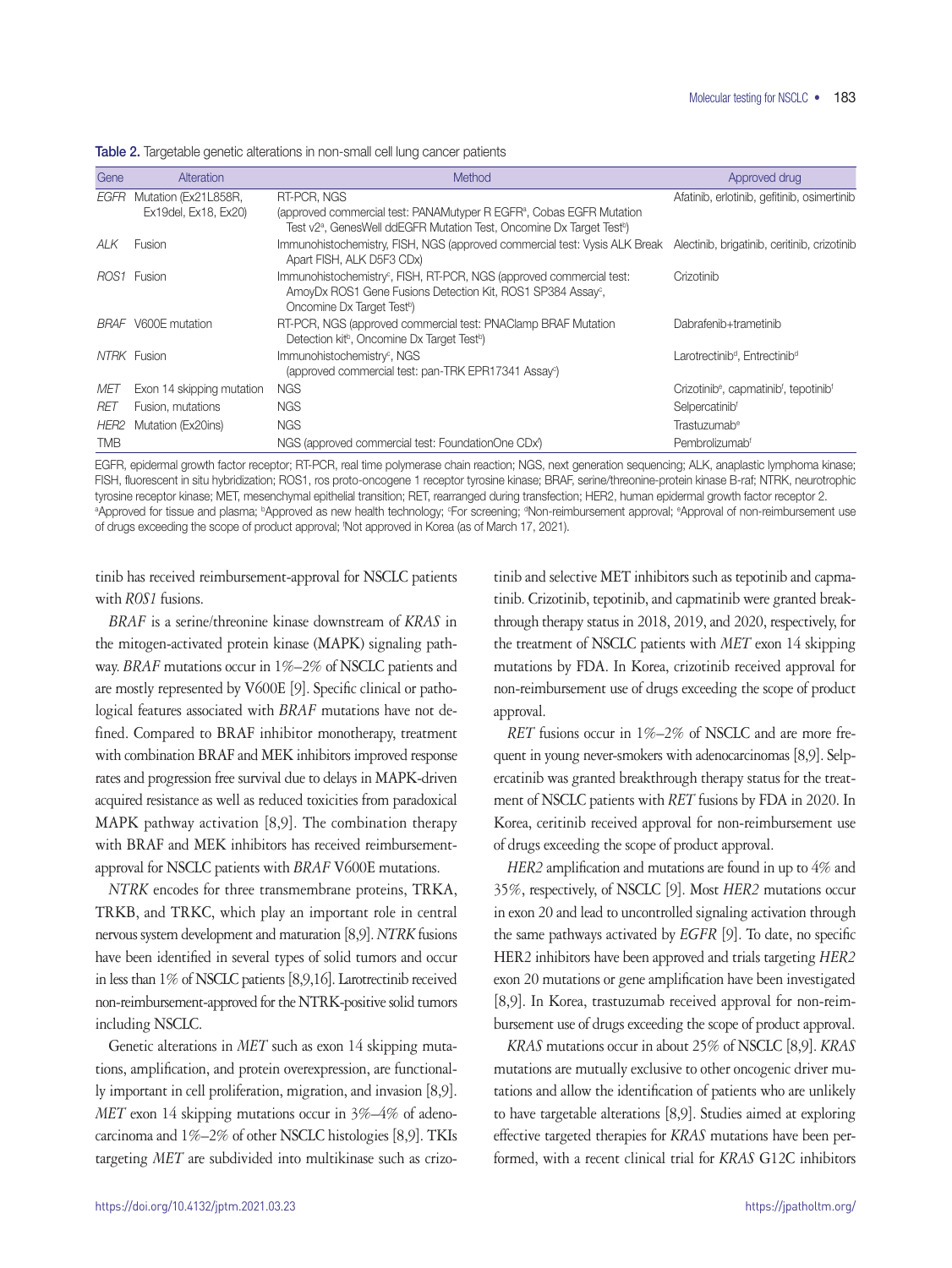showed promising results in preclinical and clinical settings [17]. The predictive role of *KRAS* mutations for response to chemotherapy, targeted therapy, anti-vascular therapy, or immunotherapy is currently controversial [17]. It is impractical to perform multiple single gene tests for all oncogenic drivers due to limited samples and as well as the financial burden on both patients and healthcare insurance. The 2018 CAP/IASLC/AMP guideline recommended that tests for *EGFR*, *ALK*, and *ROS1* must be offered by all laboratories as an absolute minimum [6]. *BRAF*, *MET*, *RET*, *HER2*, and *KRAS* should be included in any expanded panel if adequate material is available. All other genes can be considered for clinical trials at the time of publication. The 2018 ASCO guideline endorsed the CAP/IASLC/AMP guideline but added *BRAF* in the absolute minimum category [7]. This is because dabrafenib/trametinib combination therapy for NSCLC with *BRAF* v600E mutations was approved in 2017 by FDA [6], just after the 2018 CAP/IASLC/AMP guideline panel completed its literature review [7,18]. The 2020 NCCN guideline also recommended tests for *EGFR* (category 1), *ALK* (category 1), *ROS1* (category 2A), and *BRAF* (category 2A) [8]. The 2020 NCCN guideline added tests for *MET* (category 2A) and *RET* (category 2A) based on recent data showing the efficacy and FDA approval of corresponding TKIs [8]. For *HER2*, *KRAS*, and *NTRK*, NCCN guideline strongly advised broad molecular profiling (category 2A) [8].

The extent of what constitutes the absolute minimum of predictive biomarkers should be decided by the approval and reimbursement status of the corresponding targeted therapies in each country. In Korea, targeted drugs for NSCLC patients with *EGFR* mutations, *ALK* fusions, *ROS1* fusions, or *BRAF* V600E mutations received reimbursement-approval as of October 15, 2020 (Table 1). Thus, we recommend *EGFR*, *ALK*, *ROS1*, and *BRAF* tests must be performed for treatment decision in NSCLC patients. Targeting drug for *MET* exon 14 skipping mutations, *RET* fusions, and *HER2* mutations can be used only as non-reimbursement use of drugs exceeding the scope of product approval in NSCLC patients. NTRK TKI is approved as non-reimbursement. Therefore *MET*, *RET*, *HER2*, *KRAS*, and *NTRK* tests are recommended when the results of *EGFR*, *ALK*, *ROS1*, and *BRAF* tests are negative or as part of broad panels. Molecular testing for other genetic alterations can be performed for clinical trials.

Although not an oncogenic driver, tumor mutational burden (TMB) is an emerging biomarker for selection of patients with NSCLC for immunotherapy. TMB is defined as the number of mutations per megabase (Mb) of DNA [6,8,19]. In NSCLC,

smoking exposure and the associated genomic profile contribute significantly to high TMB [20]. Mutant proteins derived from somatic mutations produce neoantigens. Tumors with more neoantigens could elicit a stronger CD8 T-cell response in the presence of immunotherapy agents [20]. Therefore, TMB is considered a surrogate marker of neoantigen burden and therefore a predictive biomarker for immunotherapy. Several clinical trials have investigated tissue or blood based TMB as a predictive biomarker for immunotherapy [19]. The KEYNOTE-158 trials showed a higher response rate for patients with high TMB, which was defined as ≥10 mutations/Mb on a FoundationOne CDx assay (Foundation Medicine, Cambridge, MA, USA) to pembrolizumab [19,21].

### WHICH TESTING METHOD SHOULD BE USED?

### Pathologists should use appropriate testing methods approved by MFDS for biomarker test

It is important to consider the clinical utility, status of approval, and reimbursement in determining testing methods (Table 1). For *EGFR* testing, the CAP/ASCO/IASLC guideline recommended that testing methods must be able to detect molecular alterations in specimens with as little as 20% cancer cells. Furthermore, assays capable of detecting abnormality in as little as 5% tumor cells should be used for *EGFR* T790M mutation [6]. Recently developed polymerase chain reaction (PCR)-based methods such as real time PCR (RT-PCR) and digital PCR (dPCR) are more sensitive than Sanger sequencing and can reliably detect low frequency mutations in samples with as little as 5%–10% cancer cells. In Korea, peptide nucleic acid clamping RT-PCR (Panagene, Daejeon, Korea), Cobas EGFR Mutation test (Roche, Indianapolis, IN, USA), pyrosequencing, and next generation sequencing (NGS) are commonly used for *EGFR* mutation test. Recently, droplet digital PCR (ddEGFR mutation test, Gencurix Inc., Seoul, Korea) and targeted NGS panel (Thermo Fisher Scientific, Waltham, MA, USA) have been approved as new health technologies. Mutation specific immunohistochemistry (IHC) is not encouraged for detection of *EGFR* mutations because it has low sensitivity and recent advances in molecular technology enable the detection of mutations in limited amounts of sample [6,8]. *EGFR* gene amplification or total protein expression should not be used to select patients for EGFR TKIs [6].

For *ALK* fusions, fluorescent in situ hybridization (FISH) and IHC with ALK D5F3 CDx assay (Ventana Medical Systems Inc., Tucson, AZ, USA) are recommended [6,8,22]. Only Vysis ALK Break Apart FISH (Abbott Molecular Inc., Abbott Park,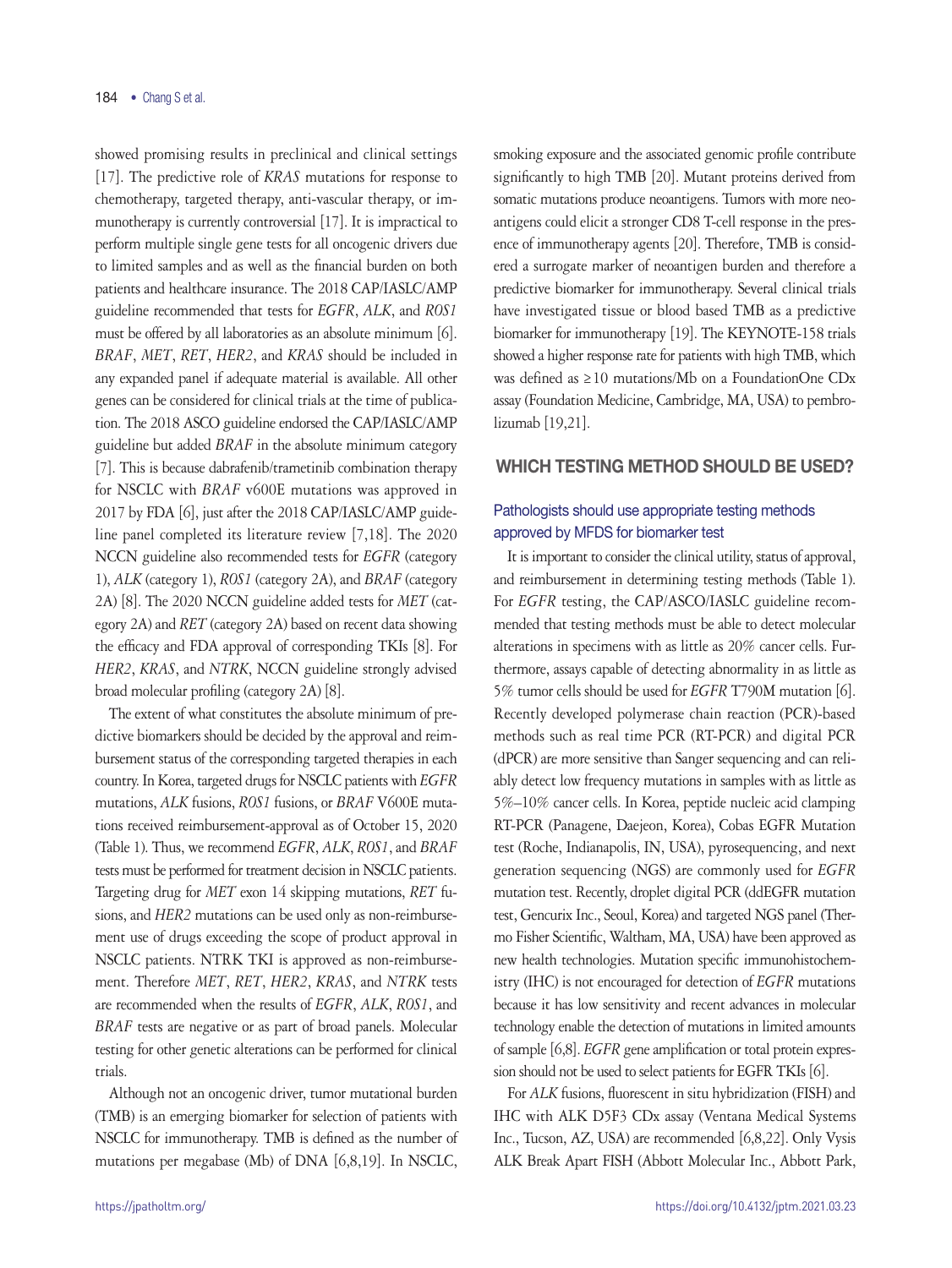IL, USA) received approval for selection of NSCLC patients for treatment with brigatinib. The ALK D5F3 CDx assay has an overall sensitivity of 81%–100% and specificity of 91%–100%. The ALK CDx is an equivalent alternative to ALK FISH [6,8,22]. The ALK CDx assay is widely used due to low cost, shorter turnaround time, and ease of use. It is important to understand several potential pitfalls of ALK CDx interpretation [22]. False positive staining, often weaker than true positive expression, may be seen in alveolar macrophages, airway epithelial cells, extracellular mucin, and necrotic debris. Tumor cells with neuroendocrine differentiation may show false positive staining although their expressions are typically heterogeneous or in a checkerboard pattern [22]. Therefore, samples with focal or equivocal expression are recommended to be retested with ALK FISH.

For *ROS1* fusions, AmoyDx ROS1 gene fusions detection kit (Amoy Diagnostics Co., Xiamen, China) received approval for selection of NSCLC patients for crizotinib. FISH and NGS are available for detection of ROS1 fusion but cannot be used for treatment decisions in Korea. ROS1 IHC may be used as a screening test [8]. For *BRAF* V600E mutations, NGS and PNAClamp BRAF mutation detection kit (Panagene) can be used for treatment decision.

For other genetic alterations, the CAP/ASCI/IASLC guideline and NCCN guideline recommends that broad panels are preferred over multiple single gene tests to identify other treatment options [6,8]. We agree with this, and recommend NGS for *NTRK*, *MET*, *RET*, *HER2*, and *KRAS*. When NGS is not available, IHC may be used as a screening test for *NTRK* fusions and positive results should be confirmed by NGS [23]. NGS allows the assessment of many targetable genetic alterations from small samples at once [8,24]. Targeted NGS using amplicon resequencing enables the detection of point mutations with much higher sensitivity compared to single gene targeted tests [8,24]. NGS can detect gene fusions, in particular using an RNA-based approach [25]. Despite these advantages, NGS has not yet become a standard practice in Korea. NGS receives reimbursement only when performed by an approved medical institution. NGS is still more expensive than the sum of single gene tests for *EGFR*, *ALK*, *ROS1*, and *BRAF* as of 2020 in Korea. In addition, NGS is not approved for treatment decisions for NSCLC patients with *ROS1* or *ALK* fusions. A detailed laboratory guideline for NGS is beyond the scope of this paper (see Kim et al. [26] for guidelines and requirements for clinical NGS tests).

# WHICH SAMPLES CAN BE USED FOR MOLECULAR TESTING?

# Any adequate tissue and cytology samples are acceptable for molecular testing; Liquid biopsy can be used when tissue is insufficient or not available for *EGFR* mutation test; If plasma test is negative, tissue biopsy is recommended

The CAP, ASCO, and NCCN guidelines recommended that any tissue and cytology samples with adequate cellularity and preservation are suitable for molecular testing [6-8]. We agree this recommendation and encourage active utilization of cytology samples for molecular testing because patients with advanced lung cancer often cannot undergo tissue biopsy or, may have biopsies with insufficient tumor tissue.

Various cytology preparations including cell blocks, direct smears, cytospin preparations, and liquid-based cytology are acceptable and reliable for biomarker testing [6-8]. Molecular testing results using cytology samples are highly concordant with those of the corresponding tissue samples, in particular with more sensitive methods [27-32]. A study comparing concurrently acquired fine needle aspiration and core needle biopsy samples showed better cellularity, higher tumor fraction, and higher mutation allelic frequencies in aspiration smears than biopsy samples [30]. It is important to understand the advantages and disadvantages of cytology samples for appropriate triaging of biomarker tests.

Formalin-fixed, paraffin-embedded (FFPE) cell blocks are widely used for molecular testing. The main advantage of cell blocks is to allow serial sections for multiple tests. Because most biomarker assays have been validated on FFPE samples, cell blocks do not require additional validation [33-38]. Compared to alcohol-fixed cytology samples, the limitations of cell blocks are due to formalin artifacts in DNA and nuclear truncation [33-36]. Formalin leads to cross-linking and chemical modification of nucleic acids which may affect DNA quality. In FISH, the presence of truncated nuclei in cellblock sections may result in artifactual loss of probe signal, as seen in conventional FFPE block [3]. Cell blocks often exhibit depletion of tumor cells on deeper sections.

Air dried or alcohol-fixed cytology samples such as smears and cytospins may offer higher quality nucleic acids than cell blocks [33-38]. Smears, cytospins, and liquid-based cytology allow an evaluation of the adequacy and cellularity of tumor cells on site and the opportunity to scrape tumor cells by macro/microdissection [33-38]. They enable the presentation of whole tumor nuclei for FISH [3]. The main limitation of smears is the sacri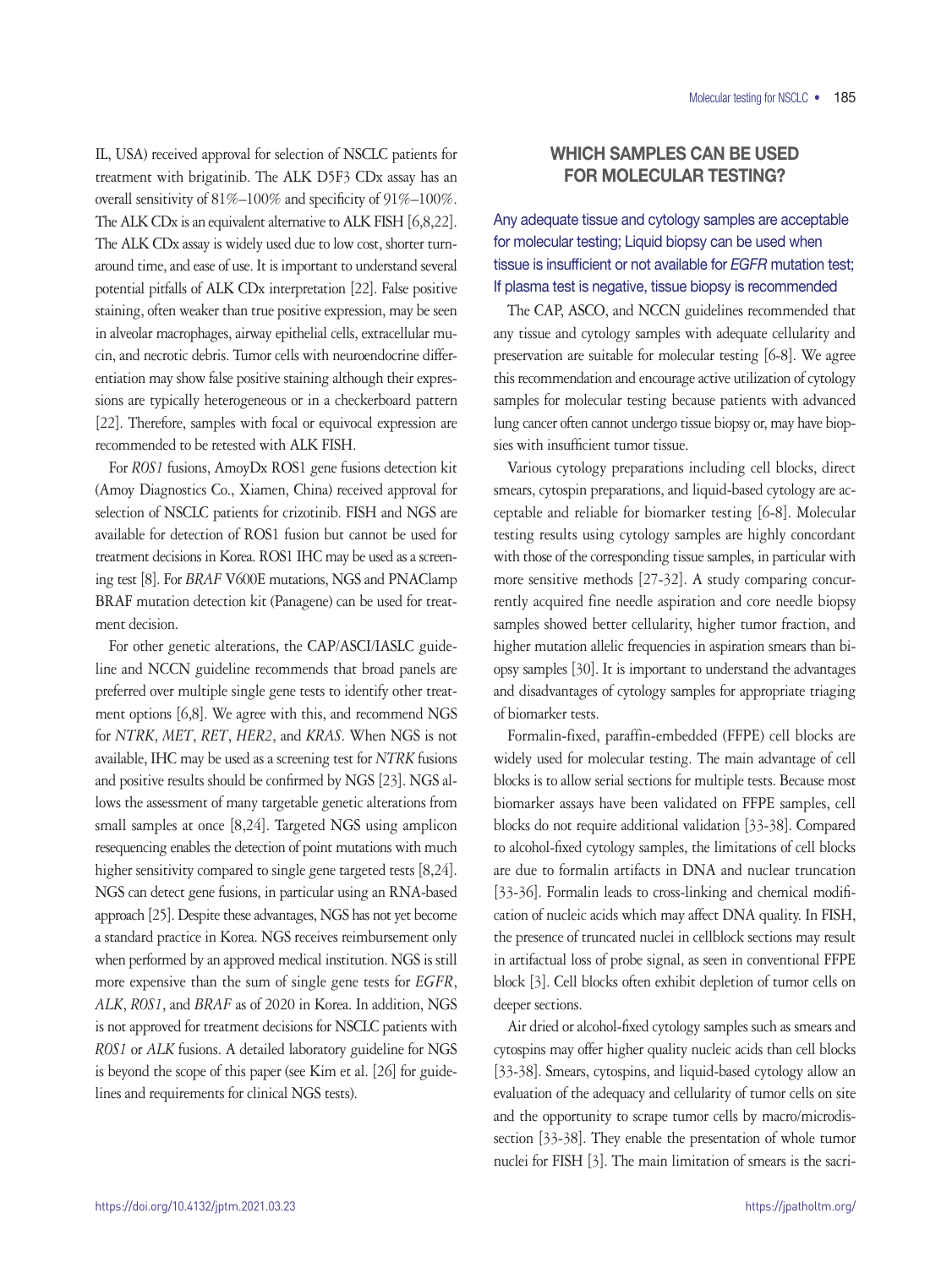fice of archival stained slides. Whole slide imaging may be used for archiving cytology slides. The use of non-FFPE cytology samples may require further validation of molecular testing. ALK CDx has not been approved for non-FFPE cytology samples.

Tissue-based molecular testing is often not available in NSCLC patients due to the invasiveness and high risk of complications of biopsy procedures or due to insufficient tumor tissue obtained [5,39]. In addition, failure rate for re-biopsy was reported to be about 20% in NSCLC patients with progression or metastasis [40]. The liquid biopsy is a non-invasive way to detect genetic alterations. Tumor biopsies are often not able to encompass comprehensive genomic profiles due to tumor heterogeneity. However liquid biopsy is more likely representative of whole tumor clones because tumor DNA is constantly released into the bloodstream from all tumor sites [39,41]. Studies using various analytes such as circulating tumor cells, circulating tumor DNA (ctDNA), tumor educated platelets and tumor-derived exosomes obtained from blood or other body fluids have shown promising results for detection of genetic alterations in NSCLC patients. But, plasma ctDNA assay is only approved by MFDS and FDA. Plasma ctDNA testing for detection of *EGFR* mutations to select patients for EGFR TKIs has been covered in Korea since 2018.

The limitation of liquid biopsy is that ctDNA level is often extremely low and requires highly sensitive techniques. Moreover, germline cell free DNA (cfDNA) contamination from white cells could dilute ctDNA levels. In meta-analysis studies, the sensitivity of plasma ctDNA assay was about 67% [6,42]. The sensitivity can be increased up to 72% and 87% by use of more sensitive methods such as dPCR and NGS, respectively [42]. The specificity of plasma ctDNA assay was 96% for overall mutations and 80% for T790M [6,42]. The relatively low specificity could be in part, due to the high tumor heterogeneity, which can lead to false negative results in tissue tests [42]. This is supported by results of clinical trials showing that plasma T790Mpositive patients had similar outcomes to tissue T790M-positive patients for osimertinib treatment [43,44]. Therefore, plasma testing should be performed in patients whose tissue material is unavailable or insufficient. And if plasma test is negative, repeat biopsy should be done for *EGFR* testing and other genetic alterations.

# WHAT SAMPLES ARE ADEQUATE FOR MOLECULAR TESTING?

The minimum tumor cell content for proper analysis should be determined according to the analytic sensitivity of the testing method. Pathologist should pay attention to maximizing tumor cell content and the quality of nucleic acids for proper analysis

Sample adequacy is determined by the quantity and quality of tumor cells. The minimum tumor cell content for mutational testing is largely dependent on the analytic sensitivity of the testing method. Recently developed RT-PCR and dPCR techniques require samples with a minimum of 10% tumor cell content. However, in an unpublished survey of KCPSG, half of respondents said they performed *EGFR* tests even when tumor cell content was less than 10% or there were less than 200 tumor cells. Various approaches for tumor saving and enrichment enable the detection of genetic alterations even in samples with a tumor content less than the platform threshold [45].

The most commonly used strategy for tumor enrichment is manual macro/microdissection [45]. Pathologists review hematoxylin and eosin (H&E) stained slides and mark tumor areas directly on the slide. Subsequently, the corresponding areas are manually scraped off from the slides or procured directly from the block using the marked H&E slide as a guide. The EURTAC trial showed similar analytic accuracy in samples with less than or equal to 10% tumor content with microdissection, compared to samples with more than 10% without microdissection for *EGFR* test [46]. Samples with more than or equal to 30% tumor content in the dissected area showed good success rates of 95.6%, regardless of the size of the dissected area [31].

In small samples such as needle biopsy or cell block, tumor cell content is often limited and disappears on deeper sections. Thus, tumor saving is important for biomarker testing. The most effective tumor saving strategy is the pathologist ordered reflex test, in which the pathologist orders a predefined set of biomarker tests at the time of pathologic diagnosis [45,47]. In reflex testing, predefined tests are performed all at once using pre-cut unstained slides. This avoids tissue waste due to trimming or refacing and increases the quality of molecular testing [45,47-49]. In addition, this standardized and comprehensive approach by the pathologist led to reductions in turnaround time and an increase in the number of patients with biomarker testing results available at the time of treatment decision [48,49]. The limitation of reflex testing is that early-stage NSCLCs would be included. Several trials for adjuvant and neoadjuvant target therapy in early-stage NSCLC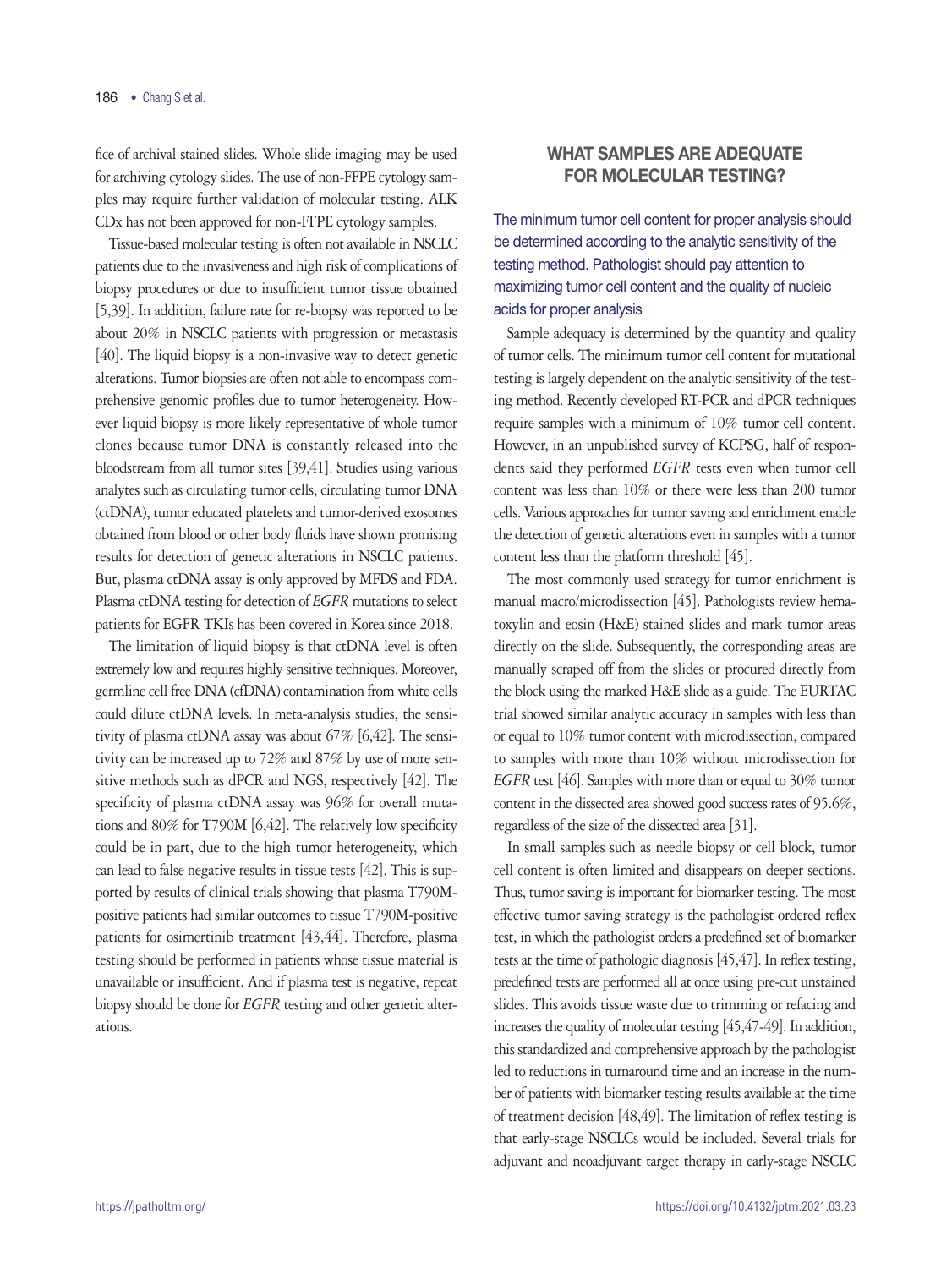patients are ongoing with promising preliminary results [50,51]. The aura 3 trial showed longer disease-free survival among those who received osimertinib than among those who received placebo in patients with stage II to IIIA *EGFR* mutation–positive NSCLC [51].

The second strategy for tissue saving is to make one block for one core for needle biopsy specimen. The one core-one block strategy also avoids unnecessary trimming and allows representative cross-sections of all tissue cores embedded in a single block [45]. Multiple blocks are distributed to appropriate tests according to the tumor cell content of individual blocks, allowing efficient use of the tissue [45]. Finally, IHC to distinguish between adenocarcinoma and squamous cell carcinoma should be minimized in small samples. Large IHC panels may not provide an advantage over a limited immunohistochemical workup using thyroid transcription factor 1 (or Napsin A) and p40 (or p63) [8,52].

ALK or ROS1 FISH requires a minimum of 50 to 100 viable tumor cells based on the interpretation guideline and if the result is equivocal, an additional 50 nuclei should be evaluated by the second reader [4]. It is recommended to avoid areas of necrosis and areas where the nuclear borders overlap or are indistinguishable from the adjacent stromal cells. If the tumor is very focal within the sample, the area to be examined on the slide can be marked for easy identification with a dark field fluorescence microscope. The ALK D5F3 CDx can be performed on FFPE samples with any tumor cells.

The important preanalytical factors affecting nucleic acid and protein quality are cold ischemia time, total fixation time, fixatives, and decalcification [53,54]. One hour or less of cold ischemia time (time between specimen removal from the body and its stabilization in formalin) is recommended [53,54]. Cold ischemia time of less than 1 hour for FISH, less than 2 hours for protein and RNA, and 24 hours or less for DNA have been reported to be acceptable [53]. The recommended fixative is 10% neutral, phosphate-buffered formalin. The 10% neutral buffered formalin is the most commonly used fixative for routine histology, providing excellent morphological preservation. Most IHC and molecular tests are validated for FFPE samples. Total fixation time of 6 to 24 hours is recommended. Fixation time of 6 to 24 hours for protein, 8 to 48 hours for RNA, and less than 72 hours for DNA is acceptable [53,54]. Strict quality control for concentration and pH of formalin and total fixation time is required to minimize formalin artifacts that can affect nuclei acid [54]. Of liquid based cytology preservative, CytoRich Red containing small amounts of formaldehyde may affect DNA yield [55]. Ethylenediaminetetraacetic acid (EDTA) is recommended for decalcification, in particular for needle biopsy and small samples [56,57]. EDTA preserves morphology and nucleic acid but slowly decalcifies. Decalcifying agents containing strong acids do not yield adequate DNA for molecular testing but rapidly decalcify. Use of hydrochloric acid should be limited to large resection specimens such as rib and the ability to be cut with a blade should be monitored every day.

The ctDNA is rapidly degraded by nucleases and contaminated by non-tumor DNA from white cells in whole blood [5]. Therefore, plasma should be separated as quickly as possible after the blood draw. Specialized cfDNA stabilizing tubes can be used for longer storage times. For future analysis, plasma should be frozen in single use fractions until DNA extraction [54].

### WHICH PATIENTS SHOULD BE TESTED?

# Molecular testing for targetable alterations should be performed in all patients with non-small cell lung cancer

It is uncontroversial that molecular testing for targetable alterations should be performed in all patients with adenocarcinoma or an adenocarcinoma component [6-8]. For tumors with other histologies, the CAP guideline recommends that biomarker testing may be performed when clinical features, such as young age and never-smoker, indicate a higher probability of targetable alterations [6]. The ASCO guideline recommends biomarker testing for patients with nonsquamous NSCLC or with squamous cell carcinoma who are light or never-smokers or younger than 50 years of age [7]. The NCCN guideline recommends biomarker testing for patients with large cell carcinoma or NSCLC not otherwise specified (category 1) [8]. For squamous cell carcinoma, tests for *EGFR* and *ALK* should be considered in never-smokers or small biopsy specimens, or those with mixed histology (category 2A) and tests for *ROS1*, *BRAF*, *MET*, and *RET* should be considered in small biopsies or mixed histologies (category 2A) [8].

In squamous cell carcinoma, the frequency of *EGFR* mutations is about 7%–8% and *ALK* fusion occurs in less than 1% [13,58,59]. The detection of *EGFR* mutations in small samples diagnosed as squamous cell carcinoma may be a result of incomplete sampling of adenosquamous cell carcinoma [59-62]. Because of histologic heterogeneity, small biopsies and cytology samples may not be representative of the total tumor and an adenocarcinoma component cannot be completely excluded. Undersampling of adenosquamous cell carcinoma is possible even in resection specimens of which only representative sections are submitted for pathologic examination. Several studies have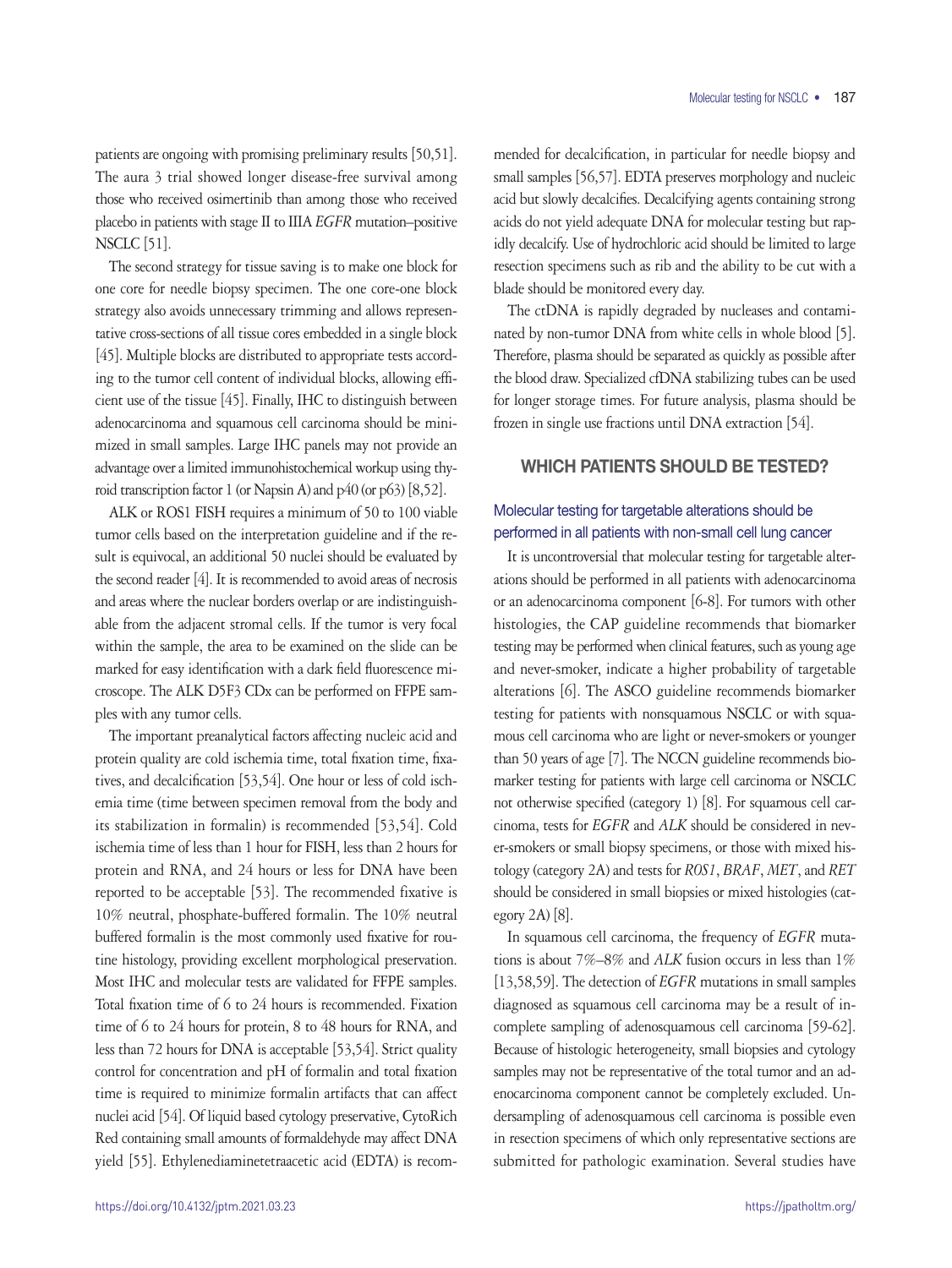shown that the adenocarcinoma component and squamous cell carcinoma component of most adenosquamous cell carcinomas shared genetic alterations including *EGFR* mutations [60,63]. Restriction to adenocarcinoma histology may exclude some patients with squamous cell carcinoma from the potential benefits of targeted therapy. Therefore, molecular testing for targetable alterations should be performed in all NSCLC to select patients for targeted therapy.

### HOW SHOULD THE RESULTS BE REPORTED?

# Reporting should follow the quality control guidance of the Korean Society of Pathologists and the Korean Institute of Genetic Testing Evaluations

Reporting on molecular tests should follow the quality control guidance of the Korean Society of Pathologists (KSP) and the Korean Institute of Genetic Testing Evaluations (KIGTE). Reporting should provide information the clinician needs for arriving at treatment decisions. When reporting *EGFR* mutations, the clinical significance of the results should be included (e.g., response to EGFR TKI, resistance to EGFR TKI, or limited data on response). The sample adequacy and any limitations of the testing methods should be included for correct interpretation of the result by the clinician.

# HOW SHOULD QUALITY CONTROL BE PERFORMED?

# Internal and external quality control programs should be regularly implemented in accordance with the regulations of the Korean Society of Pathologists and the Korean Institute of Genetic Testing Evaluations

Regular quality control is necessary to maintain a high degree of reliability in molecular testing. The KSP and KIGTE provide guidance on internal quality control. Laboratories should also be enrolled in an external quality control and quality improvement program of the KSP and the KIGTE.

### FUTURE PERSPECTIVES

With advances in precision medicine, NGS will become a routine practice. Tumor samples are often too limited to enable the detection of all targetable alterations with multiple single genetic tests. And biomarkers such as TMB can only be tested with NGS. Targeted NGS can rapidly and comprehensively detect multiple genetic alterations and save tumor tissue. The cost of NGS is dropping rapidly. However, issues of reimbursement and approval with regard to NGS will need to be resolved for lung cancer patients to benefit from this technology. In USA, FoundationOne CDx, Oncomine Dx Target Test (Thermo Fisher Scientific, Carlsbad, CA, USA), FoundationOne Liquid CDx (Foundation Medicine), and Guardant360 CDx (Guardant) Health, Inc., Redwood City, CA, USA) are currently FDA approved NGS panels as companion diagnostics for NSCLC patients. FoundationOne CDx detects genetic alterations in 324 genes and provides information on microsatellite instability and TMB using DNA isolated from FFPE tissue. Oncomine Dx Target Test detects genetic alterations in 23 genes using DNA and fusions in *ROS1* using RNA from FFPE tissue. FoundationOne Liquid CDx and Guardant360 CDx detects on genetic alterations in 311 genes and 55 genes, respectively, using ctDNA from plasma. And these two panels have been utilized for evaluation of blood TMB in clinical trials [19].

TMB may be used as a biomarker for immunotherapy in the foreseeable future. Although the FDA has approved high TMB as a biomarker for pembrolizumab treatment of solid tumors, TMB is still considered an emerging biomarker for NSCLC patients in the NCCN guideline [8]. Different assays, platforms and cutoffs to assess TMB have been used in many clinical trials and retrospective analyses [64]. Therefore, standardization of TMB assessment is key to its use in clinical practice. The ctDNA analysis could be used as a monitoring tool for treatment responses as recent clinical trials have demonstrated a correlation between changes in, or clearance of plasma EGFR mutational burden with EGFR TKI response [19,65]. However, consensus on how to appropriately measure treatment response has not yet been established.

### **CONCLUSION**

In the era of targeted therapies and personalized medicine, the role of the pathologists is important in the management of NSCLC patients. At a minimum, tests for *EGFR*, *ALK*, *ROS1*, and *BRAF* should be performed for treatment decisions in all NSCLC patients. In the near future, *NTRK*, *MET*, *RET*, *HER2*, and *KRAS* tests will also be mandatory tests. Although advances in technology allow the detection of molecular alterations not only in tissue and cytology samples but also in ctDNA, tumor sample limitations are still a major challenge for molecular testing. Pathologists should pay attention to tumor saving strategies and enrichment through standardized and comprehensive approaches. Pathologists must also utilize a regular quality control program for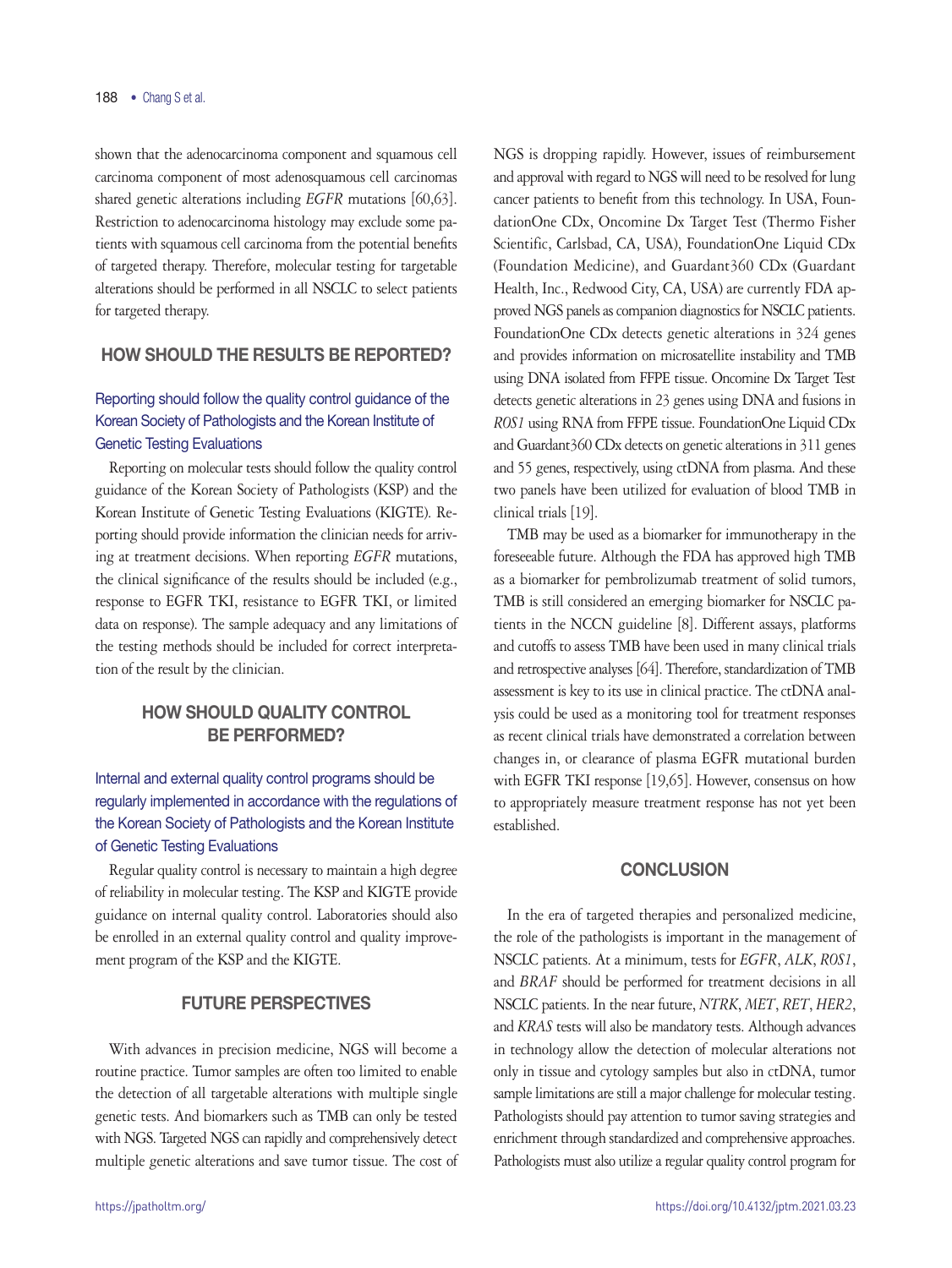reliable analyses. New targeted therapies, predictive biomarkers, and technologies are continually emerging. KCPSG will keep pace with these advances through regular updates of these molecular guidelines for lung cancer patients.

#### **Ethics Statement**

Not applicable.

#### **Availability of Data and Material**

Data sharing not applicable to this article as no datasets were generated or analyzed during the study.

#### **Code Availability**

Not applicable.

#### **ORCID**

Sunhee Chang https://orcid.org/0000-0002-7775-4711 Hyo Sup Shim https://orcid.org/0000-0002-5718-3624 Tae Jung Kim https://orcid.org/0000-0003-3140-3681 https://orcid.org/0000-0002-5788-5140 Wan Seop Kim https://orcid.org/0000-0001-7704-5942 Dong Hoon Shin https://orcid.org/0000-0002-4980-9295 Lucia Kim https://orcid.org/0000-0002-4100-6607 Heae Surng Park https://orcid.org/0000-0003-1849-5120 Geon Kook Lee https://orcid.org/0000-0003-3138-3908 Chang Hun Lee https://orcid.org/0000-0003-4216-2836

#### **Author Contributions**

Conceptualization: GKL, YLC, SC. Data curation: SC. Formal analysis: SC. Investigation: SC, HSS, TJK, YLC, WSK, DHS, LK, HSP. Methodology: SC, HSS, TJK. Project administration: SC. Supervision: CHL, YLC. Writing original draft preparation: SC. Writing—review & editing: HSS, WSK, CHL. Approval of final manuscript: all authors.

#### **Conflicts of Interest**

The authors declare that they have no potential conflicts of interest.

#### **Funding Statement**

This research was supported by a 2-year research grant from Pusan National University.

#### **References**

- 1. Fukuoka M, Wu YL, Thongprasert S, et al. Biomarker analyses and final overall survival results from a phase III, randomized, open-label, first-line study of gefitinib versus carboplatin/paclitaxel in clinically selected patients with advanced non-small-cell lung cancer in Asia (IPASS). J Clin Oncol 2011; 29: 2866-74.
- 2. Shim HS, Chung JH, Kim L, et al. Guideline recommendations for EGFR mutation testing in lung cancer: proposal of the Korean Cardiopulmonary Pathology Study Group. Korean J Pathol 2013; 47: 100-6.
- 3. Kim H, Shim HS, Kim L, et al. Guideline recommendations for testing of *ALK* gene rearrangement in lung cancer: a proposal of the Korean Cardiopulmonary Pathology Study Group. Korean J Pathol 2014; 48: 1-9.
- 4. Shim HS, Choi YL, Kim L, et al. Molecular testing of lung cancers. J Pathol Transl Med 2017; 51: 242-54.
- 5. Shin DH, Shim HS, Kim TJ, et al. Provisional guideline recommendation for *EGFR* gene mutation testing in liquid samples of lung cancer patients: a proposal by the Korean Cardiopulmonary Pathology Study Group. J Pathol Transl Med 2019; 53: 153-8.
- 6. Lindeman NI, Cagle PT, Aisner DL, et al. Updated molecular testing guideline for the selection of lung cancer patients for treatment with targeted tyrosine kinase inhibitors: guideline from the College of American Pathologists, the International Association for the Study of Lung Cancer, and the Association for Molecular Pathology. Arch Pathol Lab Med 2018; 142: 321-46.
- 7. Kalemkerian GP, Narula N, Kennedy EB, et al. Molecular testing guideline for the selection of patients with lung cancer for treatment with targeted tyrosine kinase inhibitors: American Society of Clinical Oncology Endorsement of the College of American Pathologists/International Association for the Study of Lung Cancer/ Association for Molecular Pathology clinical practice guideline update. J Clin Oncol 2018; 36: 911-9.
- 8. Ettinger DS, Wood DE, Aisner DL, et al. NCCN Clinical practice guidelines in oncology (NCCN Guidelines) for non-small cell lung cancer, version 8.2020 [Internet]. Plymouth Meeting: National Comprehensive Cancer Network, 2020 [cited 2020 Oct 15]. Available from: [https://www.nccn.org/professionals/physician\\_gls/pdf/](https://www.nccn.org/professionals/physician_gls/pdf/nscl.pdf) [nscl.pdf.](https://www.nccn.org/professionals/physician_gls/pdf/nscl.pdf)
- 9. Genova C, Rossi G, Tagliamento M, et al. Targeted therapy of oncogenic-driven advanced non-small cell lung cancer: recent advances and new perspectives. Expert Rev Respir Med 2020; 14: 367-83.
- 10. Del Re M, Cucchiara F, Petrini I, et al. erbB in NSCLC as a molecular target: current evidences and future directions. ESMO Open 2020; 5: e000724.
- 11. Yoon HY, Ryu JS, Sim YS, et al. Clinical significance of EGFR mutation types in lung adenocarcinoma: a multi-centre Korean study. PLoS One 2020; 15: e0228925.
- 12. Choi CM, Kim HC, Jung CY, et al. Report of the Korean Association of Lung Cancer Registry (KALC-R), 2014. Cancer Res Treat 2019; 51: 1400-10.
- 13. Lee SH, Kim WS, Choi YD, et al. Analysis of mutations in epidermal growth factor receptor gene in Korean patients with non-small cell lung cancer: summary of a nationwide survey. J Pathol Transl Med 2015; 49: 481-8.
- 14. Janne PA. Challenges of detecting *EGFR* T790M in gefitinib/erlotinib-resistant tumours. Lung Cancer 2008; 60 Suppl 2: S3-9.
- 15. Kwak EL, Bang YJ, Camidge DR, et al. Anaplastic lymphoma kinase inhibition in non-small-cell lung cancer. N Engl J Med 2010; 363: 1693-703.
- 16. Farago AF, Taylor MS, Doebele RC, et al. Clinicopathologic features of non-small-cell lung cancer harboring an *NTRK* gene fusion. JCO Precis Oncol 2018;2018:PO.18.00037.
- 17. Ghimessy A, Radeczky P, Laszlo V, et al. Current therapy of *KRAS*mutant lung cancer. Cancer Metastasis Rev 2020; 39: 1159-77.
- 18. Pennell NA, Arcila ME, Gandara DR, West H. Biomarker testing for patients with advanced non-small cell lung cancer: real-world issues and tough choices. Am Soc Clin Oncol Educ Book 2019; 39: 531-42.
- 19. Rolfo C, Cardona AF, Cristofanilli M, et al. Challenges and opportunities of cfDNA analysis implementation in clinical practice: perspective of the International Society of Liquid Biopsy (ISLB). Crit Rev Oncol Hematol 2020; 151: 102978.
- 20. Tafe LJ. Non-small cell lung cancer as a precision oncology para-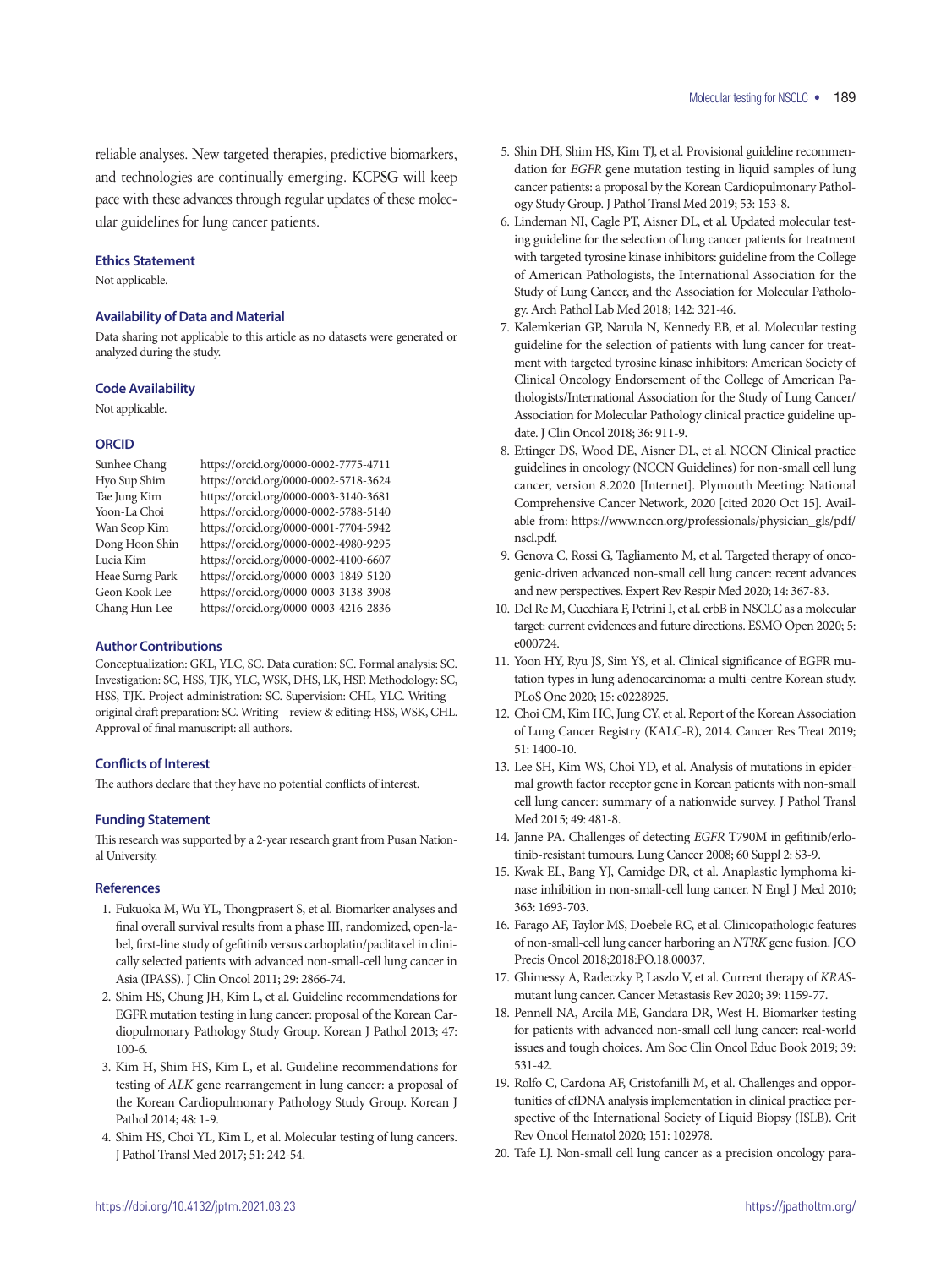digm: emerging targets and tumor mutational burden (TMB). Adv Anat Pathol 2020; 27: 3-10.

- 21. Marabelle A, Fakih M, Lopez J, et al. Association of tumour mutational burden with outcomes in patients with advanced solid tumours treated with pembrolizumab: prospective biomarker analysis of the multicohort, open-label, phase 2 KEYNOTE-158 study. Lancet Oncol 2020; 21: 1353-65.
- 22. Uruga H, Mino-Kenudson M. ALK (D5F3) CDx: an immunohistochemistry assay to identify ALK-positive NSCLC patients. Pharmgenomics Pers Med 2018; 11: 147-55.
- 23. Marchio C, Scaltriti M, Ladanyi M, et al. ESMO recommendations on the standard methods to detect NTRK fusions in daily practice and clinical research. Ann Oncol 2019; 30: 1417-27.
- 24. Ku BM, Heo MH, Kim JH, et al. Molecular screening of small biopsy samples using next-generation sequencing in Korean patients with advanced non-small cell lung cancer: Korean Lung Cancer Consortium (KLCC-13-01). J Pathol Transl Med 2018; 52: 148-56.
- 25. Bruno R, Fontanini G. Next generation sequencing for gene fusion analysis in lung cancer: a literature review. Diagnostics (Basel) 2020; 10: 521.
- 26. Kim J, Park WY, Kim NK, et al. Good laboratory standards for clinical next-generation sequencing cancer panel tests. J Pathol Transl Med 2017; 51: 191-204.
- 27. Lee SE, Lee SY, Park HK, et al. Detection of *EGFR* and *KRAS* mutation by pyrosequencing analysis in cytologic samples of non-small cell lung cancer. J Korean Med Sci 2016; 31: 1224-30.
- 28. Sun PL, Jin Y, Kim H, Lee CT, Jheon S, Chung JH. High concordance of EGFR mutation status between histologic and corresponding cytologic specimens of lung adenocarcinomas. Cancer Cytopathol 2013; 121: 311-9.
- 29. Asaka S, Yoshizawa A, Nakata R, et al. Utility of bronchial lavage fluids for epithelial growth factor receptor mutation assay in lung cancer patients: comparison between cell pellets, cell blocks and matching tissue specimens. Oncol Lett 2018; 15: 1469-74.
- 30. Roy-Chowdhuri S, Chen H, Singh RR, et al. Concurrent fine needle aspirations and core needle biopsies: a comparative study of substrates for next-generation sequencing in solid organ malignancies. Mod Pathol 2017; 30: 499-508.
- 31. Shiau CJ, Babwah JP, da Cunha Santos G, et al. Sample features associated with success rates in population-based *EGFR* mutation testing. J Thorac Oncol 2014; 9: 947-56.
- 32. da Cunha Santos G, Wyeth T, Reid A, et al. A proposal for cellularity assessment for *EGFR* mutational analysis with a correlation with DNA yield and evaluation of the number of sections obtained from cell blocks for immunohistochemistry in non-small cell lung carcinoma. J Clin Pathol 2016; 69: 607-11.
- 33. Roy-Chowdhuri S, Aisner DL, Allen TC, et al. Biomarker testing in lung carcinoma cytology specimens: a perspective from members of the Pulmonary Pathology Society. Arch Pathol Lab Med 2016; 140: 1267-72.
- 34. Lozano MD, Echeveste JI, Abengozar M, et al. Cytology smears in the era of molecular biomarkers in non-small cell lung cancer: doing more with less. Arch Pathol Lab Med 2018; 142: 291-8.
- 35. Jain D, Roy-Chowdhuri S. Molecular pathology of lung cancer cytology specimens: a concise review. Arch Pathol Lab Med 2018; 142: 1127-33.
- 36. da Cunha Santos G, Saieg MA, Troncone G, Zeppa P. Cytological preparations for molecular analysis: a review of technical proce-

dures, advantages and limitations for referring samples for testing. Cytopathology 2018; 29: 125-32.

- 37. Auger M, Brimo F, Kanber Y, Fiset PO, Camilleri-Broet S. A practical guide for ancillary studies in pulmonary cytologic specimens. Cancer Cytopathol 2018; 126 Suppl 8: 599-614.
- 38. Aisner DL. The revised College of American Pathologists/International Association for the Study of Lung Cancer/Association for Molecular Pathology guideline: a step forward for molecular cytopathology. Arch Pathol Lab Med 2018; 142: 684-5.
- 39. Chang S, Hur JY, Choi YL, Lee CH, Kim WS. Current status and future perspectives of liquid biopsy in non-small cell lung cancer. J Pathol Transl Med 2020; 54: 204-12.
- 40. Nosaki K, Satouchi M, Kurata T, et al. Re-biopsy status among nonsmall cell lung cancer patients in Japan: a retrospective study. Lung Cancer 2016; 101: 1-8.
- 41. Siravegna G, Marsoni S, Siena S, Bardelli A. Integrating liquid biopsies into the management of cancer. Nat Rev Clin Oncol 2017; 14: 531-48.
- 42. Passiglia F, Rizzo S, Di Maio M, et al. The diagnostic accuracy of circulating tumor DNA for the detection of *EGFR*-T790M mutation in NSCLC: a systematic review and meta-analysis. Sci Rep 2018; 8: 13379.
- 43. Oxnard GR, Thress KS, Alden RS, et al. Association between plasma genotyping and outcomes of treatment with osimertinib (AZD9291) in advanced non-small-cell lung cancer. J Clin Oncol 2016; 34: 3375- 82.
- 44. Remon J, Caramella C, Jovelet C, et al. Osimertinib benefit in *EG-FR*-mutant NSCLC patients with T790M-mutation detected by circulating tumour DNA. Ann Oncol 2017; 28: 784-90.
- 45. Aisner DL, Rumery MD, Merrick DT, et al. Do more with less: tips and techniques for maximizing small biopsy and cytology specimens for molecular and ancillary testing: the University of Colorado Experience. Arch Pathol Lab Med 2016; 140: 1206-20.
- 46. Cobas EGFR mutation test v2 [Internet]. Silver Spring: U.S. Food and Drug Administration, 2020 [cited 2020 Oct 15]. Available from: [https://www.accessdata.fda.gov/cdrh\\_docs/pdf12/P120019S007c.](https://www.accessdata.fda.gov/cdrh_docs/pdf12/P120019S007c.pdf) [pdf.](https://www.accessdata.fda.gov/cdrh_docs/pdf12/P120019S007c.pdf)
- 47. Lim C, Sekhon HS, Cutz JC, et al. Improving molecular testing and personalized medicine in non-small-cell lung cancer in Ontario. Curr Oncol 2017; 24: 103-10.
- 48. Anand K, Phung TL, Bernicker EH, Cagle PT, Olsen RJ, Thomas JS. Clinical utility of reflex ordered testing for molecular biomarkers in lung adenocarcinoma. Clin Lung Cancer 2020; 21: 437-42.
- 49. Cheema PK, Menjak IB, Winterton-Perks Z, et al. Impact of reflex EGFR/ ALK testing on time to treatment of patients with advanced nonsquamous non-small-cell lung cancer. J Oncol Pract 2017; 13: e130-8.
- 50. Indini A, Rijavec E, Bareggi C, Grossi F. Novel treatment strategies for early-stage lung cancer: the oncologist's perspective. J Thorac Dis 2020; 12: 3390-8.
- 51. Wu YL, Tsuboi M, He J, et al. Osimertinib in resected *EGFR*-mutated non-small-cell lung cancer. N Engl J Med 2020; 383: 1711-23.
- 52. Pelosi G, Fabbri A, Bianchi F, et al. DeltaNp63 (p40) and thyroid transcription factor-1 immunoreactivity on small biopsies or cellblocks for typing non-small cell lung cancer: a novel two-hit, sparingmaterial approach. J Thorac Oncol 2012; 7: 281-90.
- 53. Bass BP, Engel KB, Greytak SR, Moore HM. A review of preanalytical factors affecting molecular, protein, and morphological analysis